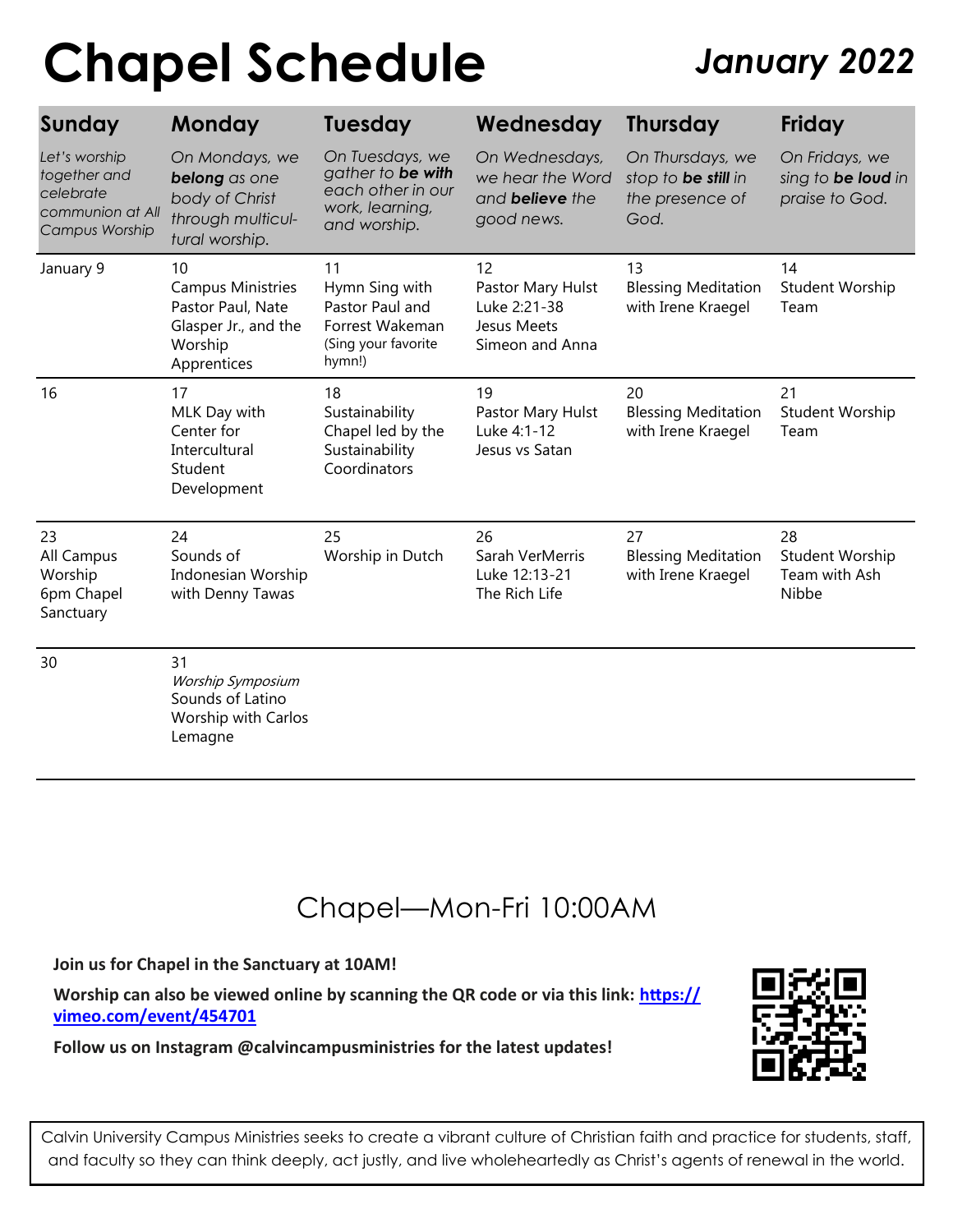## **Chapel Schedule** *February 2022*

**Join us for Chapel in the Sanctuary at 10AM!**

**Worship can also be viewed online by scanning the QR code or via this link: [https://](https://vimeo.com/event/454701) [vimeo.com/event/454701](https://vimeo.com/event/454701)**

**Follow us on Instagram @calvincampusministries for the latest updates!**

| Sunday                                                                           | <b>Monday</b>                                                                                           | <b>Tuesday</b>                                                                                          | Wednesday                                                                                              | <b>Thursday</b>                                                                                  | <b>Friday</b>                                          |
|----------------------------------------------------------------------------------|---------------------------------------------------------------------------------------------------------|---------------------------------------------------------------------------------------------------------|--------------------------------------------------------------------------------------------------------|--------------------------------------------------------------------------------------------------|--------------------------------------------------------|
| Let's worship<br>together and<br>celebrate<br>communion at All<br>Campus Worship | On Mondays, we<br>belong as one<br>body of Christ<br>through<br>multicultural wor-<br>ship.             | On Tuesdays, we<br>gather to be with<br>each<br>other in our work,<br>learning, and wor- news.<br>ship. | On Wednesdays,<br>we hear the Word<br>and<br><b>believe</b> the good                                   | On Thursdays, we<br>stop to be still in<br>the presence of<br>God.                               | On Fridays, we<br>sing to be loud in<br>praise to God. |
|                                                                                  |                                                                                                         | February 1<br>Worship Symposium<br>Greg Scheer,<br>Composer, Author,<br>Speaker                         | $\overline{2}$<br>Worship Symposium<br>Pastor Mary Hulst<br>Matthew 5:7<br>Blessed are the<br>Merciful | 3<br>Worship Symposium<br>Breathe, Be Still,<br>Create with Shayne Team with Pastor<br>McNichols | 4<br>Worship Symposium<br>Student Worship<br>Paul      |
| 6                                                                                | 7<br>Sounds of Gospel<br>Worship with<br>Calvin Gospel Choir Forrest Wakeman<br>and Nate Glasper<br>Jr. | 8<br>Hymn Sing with<br>Pastor Paul and<br>(Sing your favorite<br>hymn!)                                 | 9<br>Pastor Mary Hulst<br>1 Corinthians<br>$6:12 - 20$<br>Sex and God and<br>You and Me                | 10<br>Jesus Questions<br>with Tanner Smith<br>Pastor, Harbor Life<br>Church                      | 11<br>Student Worship<br>Team                          |
| 13                                                                               | 14<br>Sounds of African<br>Worship with<br>Africappela                                                  | 15<br>Worship with the<br>Organ                                                                         | 16<br>Pastor Mary Hulst<br>Ephesians 3:7-21<br>What is up with<br>the American<br>church?!             | 17<br>Jesus Questions<br>with Tanner Smith<br>Pastor, Harbor Life<br>Church                      | 18<br>Student Worship<br>Team                          |
| 20<br>All Campus<br>Worship<br>6pm Chapel<br>Sanctuary                           | 21<br>Sounds of Gospel<br>Worship with<br>Satrina Reid                                                  | 22<br>Worship with the<br>Organ                                                                         | 23<br>Pastor David Sung<br>Acts 10:1-8<br>When We Pray<br>Regularly                                    | 24<br>Jesus Questions<br>with Tanner Smith<br>Pastor, Harbor Life<br>Church                      | 25<br>Student Worship<br>Team                          |
| 27                                                                               | 28<br>No Chapel<br><b>Spring Break</b>                                                                  |                                                                                                         | Pastor Mary Hulst<br>Ephesians 3:7-21<br>What is up with<br>the American<br>church?!                   |                                                                                                  |                                                        |

### Chapel—Mon-Fri 10:00AM

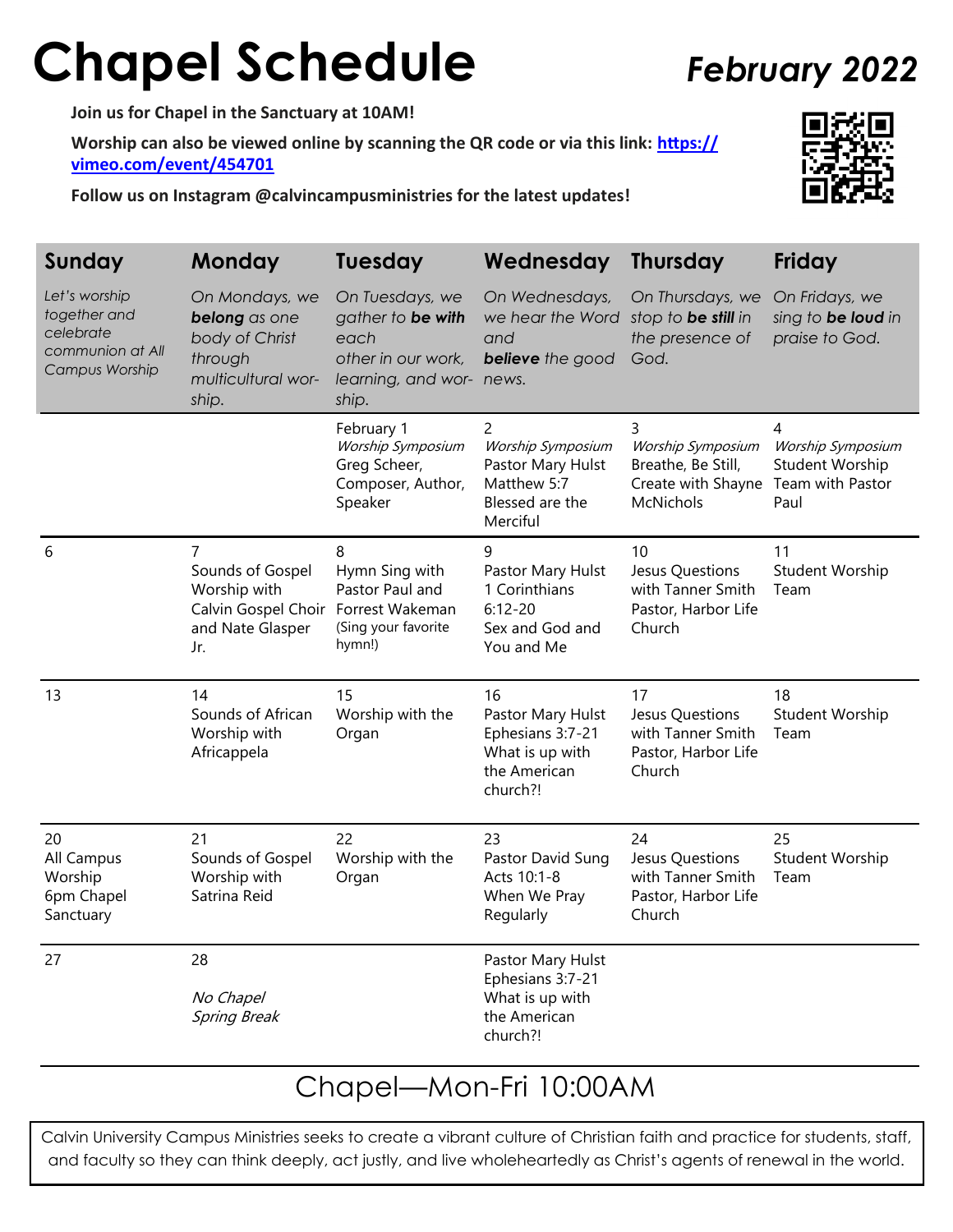# **Chapel Schedule** *March 2022*

**Join us for Chapel in the Sanctuary at 10AM!**

**Worship can also be viewed online by scanning the QR code or via this link: [https://](https://vimeo.com/event/454701) [vimeo.com/event/454701](https://vimeo.com/event/454701)**

**Follow us on Instagram @calvincampusministries for the latest updates!**



| Sunday                                                                                     | Monday                                                                                      | <b>Tuesday</b>                                                                               | <b>Wednesday Thursday</b>                                                                          |                                                                      | Friday                                                 |
|--------------------------------------------------------------------------------------------|---------------------------------------------------------------------------------------------|----------------------------------------------------------------------------------------------|----------------------------------------------------------------------------------------------------|----------------------------------------------------------------------|--------------------------------------------------------|
| Let's worship<br>together and<br>celebrate<br>communion at<br><b>All Campus</b><br>Worship | On Mondays, we<br>belong as one<br>body of Christ<br>through<br>multicultural wor-<br>ship. | On Tuesdays, we<br>gather to be with<br>each other in our<br>work, learning,<br>and worship. | On Wednesdays,<br>we hear the<br>Word and<br>believe the<br>good news.                             | On Thursdays, we<br>stop to be still in<br>the presence of<br>God.   | On Fridays, we<br>sing to be loud in<br>praise to God. |
|                                                                                            |                                                                                             | March 1                                                                                      | $\overline{2}$                                                                                     | 3                                                                    | 4                                                      |
|                                                                                            |                                                                                             | No Chapel<br><b>Spring Break</b>                                                             | No Chapel<br><b>Spring Break</b>                                                                   | No Chapel<br><b>Spring Break</b>                                     | No Chapel<br><b>Spring Break</b>                       |
| 6                                                                                          | $\overline{7}$<br>Sounds of Hip Hop<br>Worship with Quese<br>Allen, The Edge<br>Church      | 8<br>Songs and Prayers<br>with the Worship<br>Apprentices                                    | 9<br>Pastor Mary Hulst<br>Joel 2:12-16<br>It's Not Too Late<br>to Lent                             | 10<br>Taizé with Pastor<br>Paul and Liz Canfield                     | 11<br>Student Worship<br>Team                          |
| 13                                                                                         | 14<br>Sounds of Chinese<br>Worship with Kai<br>Ton Chau                                     | 15<br>Hymn Sing with<br>Pastor Paul and<br>Forrest Wakeman<br>(Sing your favorite<br>hymn!)  | 16<br>Pastor Mary Hulst<br>Deut 10:12-22<br>What about<br>(Social) Justice and<br>Christian Faith? | 17<br>Dan Forrest,<br>Composer, with<br>Calvin Capella               | 18<br>Student Worship<br>Team                          |
| 20                                                                                         | 21<br>Sounds of Korean<br>Worship                                                           | 22<br>No Chapel<br><b>Advising Day</b>                                                       | 23<br>No Chapel<br><b>Advising Day</b>                                                             | 24<br>Lectio Divina with<br>Neil Carlson and<br><b>Becky Wiegers</b> | 25<br>Student Worship<br>Team                          |
| 27<br>All Campus<br>Worship<br>6pm Chapel<br>Sanctuary                                     | 28<br>Sounds of Gospel<br>Worship with Calvin<br>Gospel Choir and<br>Nate Glasper, Jr.      | 29<br>Songs and Prayers<br>with the Worship<br>Apprentices                                   | 30<br>Pastor Tarence<br>Lauchiè, Grace for<br>the Nations<br>Church                                | 31<br>Lectio Divina with<br>Neil Carlson and<br><b>Becky Wiegers</b> | April 1<br>Student Worship<br>Team                     |

### Chapel—Mon-Fri 10:00AM